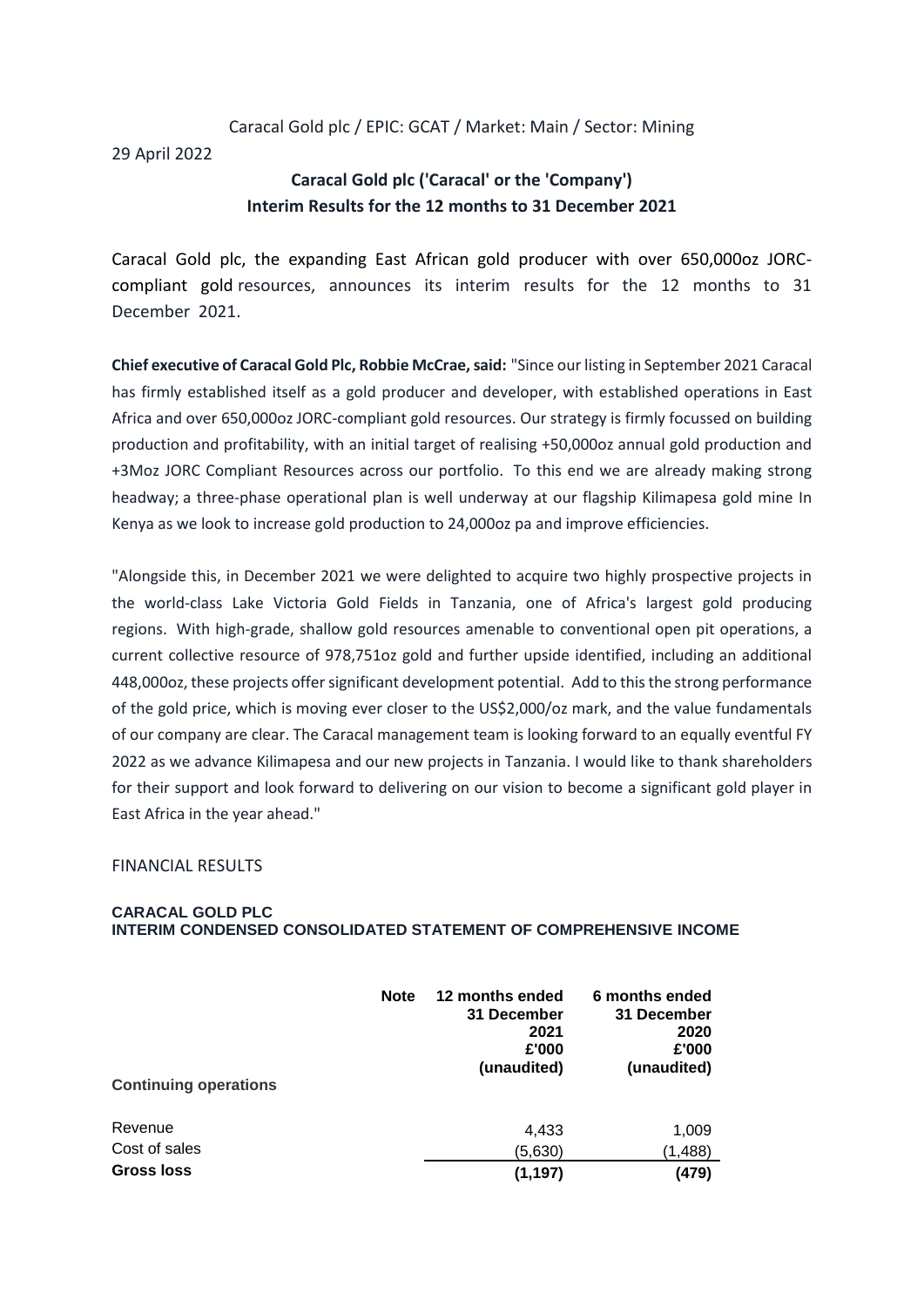| Administrative expenses<br>Share-based payments                                                              | 12 | (3,038)<br>(668) | (117)     |
|--------------------------------------------------------------------------------------------------------------|----|------------------|-----------|
| <b>Operating loss before finance</b><br>costs                                                                |    | (4,903)          | (596)     |
| Finance costs<br>Other income: interest received                                                             |    | (48)<br>2        | (50)      |
| Foreign exchange gain/ (loss)<br>Reverse acquisition expense                                                 | 5  | (70)<br>(3, 393) | (190)     |
| Loss before taxation<br>Taxation                                                                             |    | (8, 412)         | (836)     |
| Loss for the period                                                                                          |    | (8, 412)         | (836)     |
| Other comprehensive income<br>- items that may be reclassified<br>subsequently to profit and loss<br>account |    |                  |           |
| Translation of foreign operations                                                                            |    | 220              | 513       |
| <b>Total other comprehensive loss</b>                                                                        |    | 220              | 513       |
| Total comprehensive loss for the<br>period attributable to the owners<br>of the Parent Company               |    | (8, 192)         | (323)     |
|                                                                                                              |    |                  |           |
| Loss per share - basic and diluted<br>(pence)                                                                | 7  | (0.54p)          | (139.00p) |

# **CARACAL GOLD PLC INTERIM CONDENSED CONSOLIDATED STATEMENT OF FINANCIAL POSITION**

| <b>Non-Current Assets</b>       | <b>Note</b> | As at<br>31 December<br>2021<br>£'000<br>(unaudited) | As at<br>30 June<br>2021<br>£'000<br>(audited) |
|---------------------------------|-------------|------------------------------------------------------|------------------------------------------------|
| Property, plant and equipment   | 8           | 2,561                                                | 2,105                                          |
| Intangible assets               | 9           | 971                                                  | 1,079                                          |
| <b>Total Non-Current Assets</b> |             | 3,532                                                | 3,184                                          |
| <b>Current assets</b>           |             |                                                      |                                                |
| Inventories                     | 10          | 1,232                                                | 549                                            |
| Trade and other receivables     |             | 2,749                                                | 1,298                                          |
| Cash and cash equivalents       |             | 35                                                   | 1                                              |
| <b>Total Current Assets</b>     |             | 4,016                                                | 1.848                                          |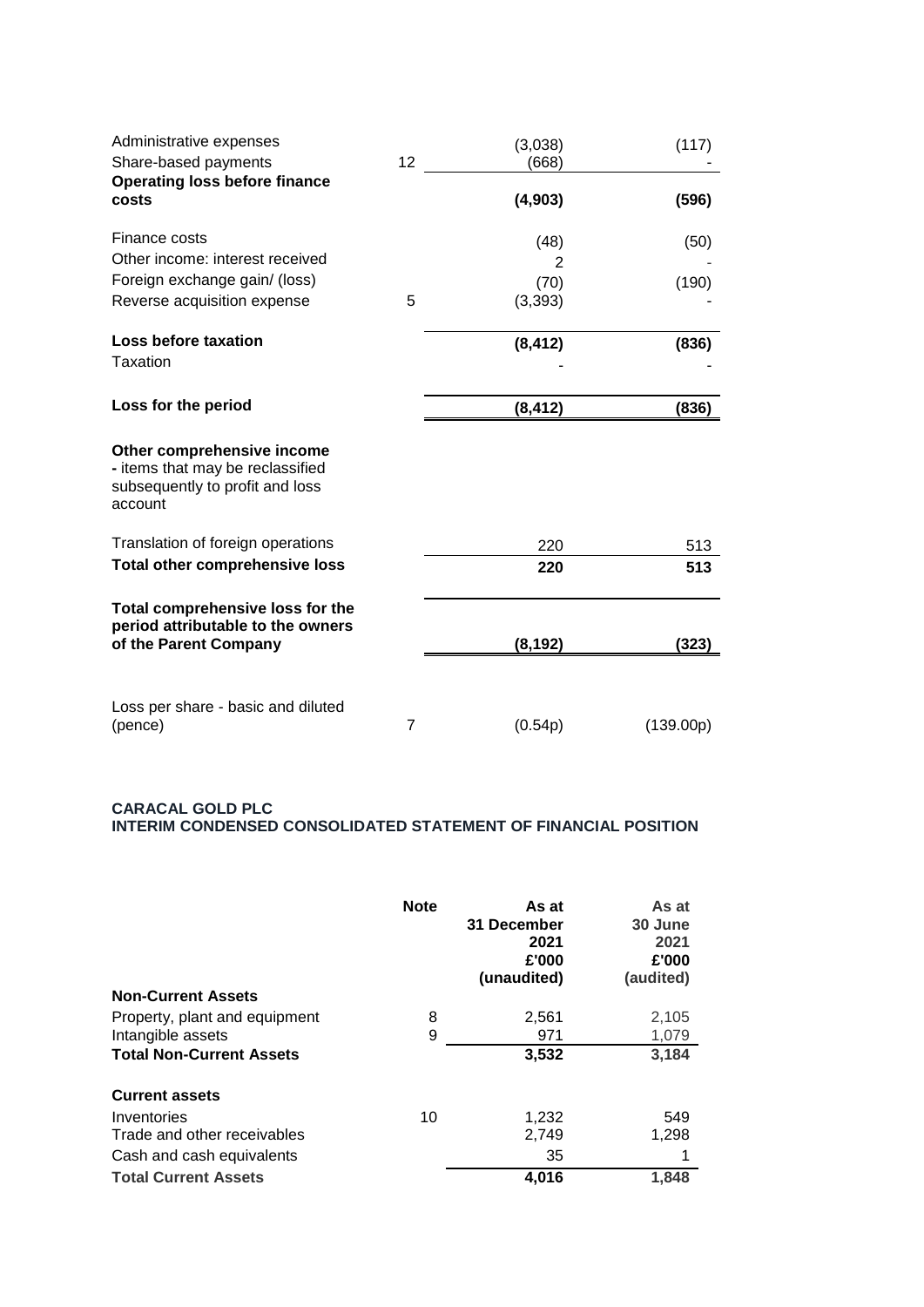| <b>Total Assets</b>                     |    | 7,548     | 5,032     |
|-----------------------------------------|----|-----------|-----------|
| <b>Equity and Liabilities</b>           |    |           |           |
| Share capital                           | 11 | 1,639     | 4,430     |
| Share premium                           | 11 | 13,039    |           |
| <b>Translation reserve</b>              |    | 502       | 321       |
| Reverse acquisition reserve             | 5  | 8,385     |           |
| Share-based payment reserve             |    | 668       |           |
| Retained earnings                       |    | (18, 170) | (10, 340) |
| <b>Total Equity</b>                     |    | 6,063     | (5, 589)  |
| <b>Non-Current Liabilities</b>          |    |           |           |
| Loans and borrowings                    |    | 72        | 9,266     |
| <b>Total Non-Current Liabilities</b>    |    | 72        | 9,266     |
| <b>Current Liabilities</b>              |    |           |           |
| Trade and other payables                |    | 1,409     | 1,324     |
| Loans and borrowings - non-interest     |    |           |           |
| bearing                                 |    | 4         | 10        |
| Loans and borrowings - interest bearing |    |           | 21        |
| <b>Total Current Liabilities</b>        |    | 1,413     | 1,355     |
| <b>Total Liabilities</b>                |    | 1,485     | 10,621    |
| <b>Total Equity and Liabilities</b>     |    | 7,548     | 5,032     |

# **CARACAL GOLD PLC INTERIM CONDENSED CONSOLIDATED STATEMENT OF CHANGES IN EQUITY**

|                            | <b>Share</b><br>capital<br>£'000 | <b>Share</b><br>premium<br>£'000 | Share-<br>based<br>payment<br>reserve<br>£'000 | Reverse<br>acquisition<br>reserve<br>£'000 | Foreign<br>currency<br>reserve<br>£'000 | <b>Retained</b><br>earnings<br>£'000 | Total<br>£'000 |
|----------------------------|----------------------------------|----------------------------------|------------------------------------------------|--------------------------------------------|-----------------------------------------|--------------------------------------|----------------|
| <b>Balance at 30 June</b>  |                                  |                                  |                                                |                                            |                                         |                                      |                |
| 2020 (audited)             | 4.430                            | ۰                                |                                                |                                            | (231)                                   | (8,922)                              | (4,723)        |
| Loss for the Period        |                                  |                                  |                                                |                                            |                                         | (836)                                | (836)          |
| Other comprehensive        |                                  |                                  |                                                |                                            |                                         |                                      |                |
| lincome                    |                                  |                                  |                                                |                                            | 513                                     |                                      | 513            |
| <b>Total comprehensive</b> |                                  |                                  |                                                |                                            |                                         |                                      |                |
| loss for the period        |                                  |                                  |                                                |                                            | 513                                     | (836)                                | (323)          |
| <b>Balance at 31</b>       |                                  |                                  |                                                |                                            |                                         |                                      |                |
| December 2020              |                                  |                                  |                                                |                                            |                                         |                                      |                |
| (unaudited)                | 4,430                            |                                  |                                                |                                            | 282                                     | (9.758)                              | (5,046)        |
| Loss for period            |                                  | ٠                                |                                                |                                            |                                         | (582)                                | (582)          |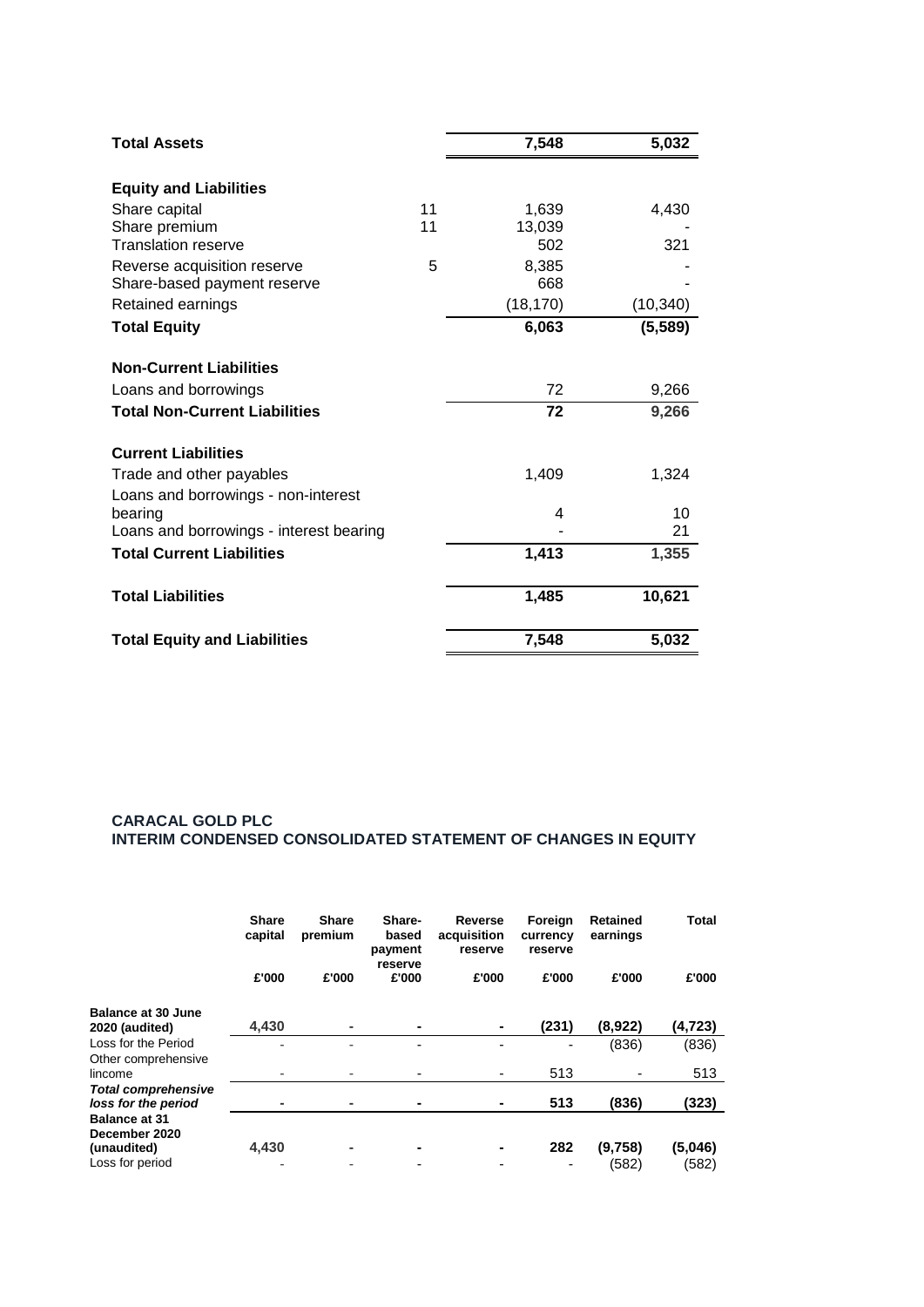| Other comprehensive<br>income                                               |          |        |     |         | 39  |                      | 39                  |
|-----------------------------------------------------------------------------|----------|--------|-----|---------|-----|----------------------|---------------------|
| <b>Total comprehensive</b><br>loss for the period                           |          |        |     |         | 39  | (582)                | (543)               |
| <b>Balance at 30 June</b><br>2021 (audited)<br>Loss for period              | 4,430    |        |     |         | 321 | (10, 340)<br>(7,830) | (5,589)<br>(7, 830) |
| Other comprehensive<br>income                                               |          |        |     |         | 181 |                      | 181                 |
| <b>Total comprehensive</b><br>loss for the period                           |          |        |     |         | 181 | (7,830)              | (7, 649)            |
| Transfer to reverse<br>acquisition reserve<br>Recognition of plc            | (4, 430) |        |     | 4,430   |     |                      |                     |
| equity at acquisition<br>date<br>Issue of shares for                        | 132      | 602    |     | 8,573   |     |                      | 9,307               |
| acquisition of<br>subsidiary<br>Issue of shares for                         | 462      | 4,156  |     | (4,618) |     |                      |                     |
| placing at Admission<br>Issue of other shares at<br>Admission for to settle | 670      | 5,133  |     |         |     |                      | 5,803               |
| loans and creditors<br>Issue of shares in<br>settlement of fees post        | 296      | 2,690  |     |         |     |                      | 2,986               |
| Admission<br>Issue of shares for<br>further placings post                   | 15       | 136    |     |         |     |                      | 151                 |
| Admission                                                                   | 64       | 736    |     |         |     |                      | 800                 |
| Share based-payment                                                         |          |        | 668 |         |     |                      | 668                 |
| Cost of share issues                                                        |          | (414)  |     |         |     |                      | (414)               |
| <b>Total transactions</b><br>with owners                                    | (2,791)  | 13,039 | 668 | 8,385   |     |                      | 19,301              |
| <b>Balance at 31</b><br>December 2021                                       |          |        |     |         |     |                      |                     |
| (unaudited)                                                                 | 1,639    | 13,039 | 668 | 8,385   | 502 | (18, 170)            | 6,063               |

#### **CARACAL GOLD PLC INTERIM CONDENSED CONSOLIDATED CASH FLOW STATEMENT**

|                                                                                                                            | 12 months ended<br>31 December<br>2021<br>£'000<br>(unaudited) | 6 months ended<br>31 December<br>2020<br>£'000<br>(unaudited) |
|----------------------------------------------------------------------------------------------------------------------------|----------------------------------------------------------------|---------------------------------------------------------------|
| Cash flows from operating activities                                                                                       |                                                                |                                                               |
| Operating loss - continuing operations<br>Adjustments for:                                                                 | (8, 412)                                                       | (836)                                                         |
| Depreciation                                                                                                               | 643                                                            | 279                                                           |
| Finance costs (net)<br>Shares and warrants issued to settle expenses<br>relating to the reverse acquisition and in lieu of | 46                                                             | 50                                                            |
| cash settlement to creditors                                                                                               | 3,136                                                          |                                                               |
| Foreign exchange movement                                                                                                  | 70                                                             | 371                                                           |
| Share-based payment - incentives<br>Reverse acquisition share base payment                                                 | 669                                                            |                                                               |
| expense                                                                                                                    | 3,393                                                          |                                                               |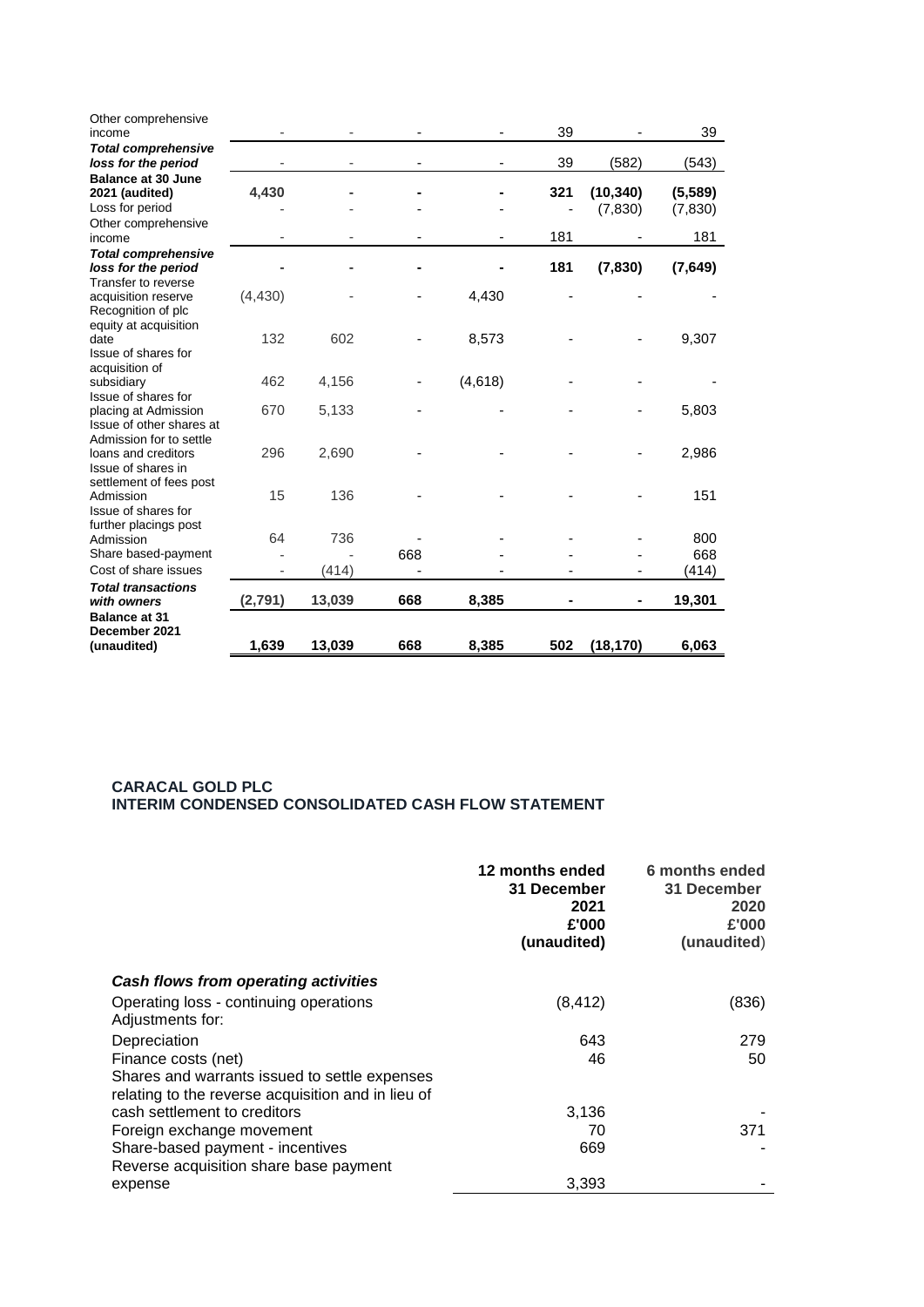| Operating cash flow before working capital<br>movements                                                                             | (455)                       | (136)            |
|-------------------------------------------------------------------------------------------------------------------------------------|-----------------------------|------------------|
| (Increase)/decrease in trade and other<br>receivables<br>Decrease in trade and other payables<br>(Increase)/decrease in inventories | (1,628)<br>(2,522)<br>(653) | 29<br>(17)<br>57 |
| Net cash flows from operating activities                                                                                            | (5,258)                     | (67)             |
| Net cash flows from investing activities                                                                                            |                             |                  |
| Cash acquired on acquisition<br>Expenditure of exploration, development and                                                         | 96                          |                  |
| production assets                                                                                                                   | (642)                       | (333)            |
| Net cash flows from investing activities                                                                                            | (546)                       | (333)            |
| Net cash flows from financing activities                                                                                            |                             |                  |
| (Repayments)/ proceeds on external loans                                                                                            | (325)                       | 200              |
| Increases in Holding Company loan                                                                                                   |                             | 412              |
| Interest paid on loan notes                                                                                                         | (46)                        |                  |
| Proceeds from issue of share capital                                                                                                | 6,053                       |                  |
| Cost of share issues                                                                                                                | (18)                        |                  |
| Net cash flows from financing activities                                                                                            | 5,664                       | 612              |
| Net increase in cash and cash equivalents<br>Cash and cash equivalents at the beginning of                                          | (140)                       | 212              |
| the period                                                                                                                          | 121                         | 5                |
| Effect of exchange rates on cash                                                                                                    | 54                          | (96)             |
| Cash and cash equivalents at the end of the                                                                                         |                             |                  |
| period                                                                                                                              | 35                          | 121              |

# **1. General Information**

Caracal Gold Plc ('the Company' or 'CGP') (formerly Papillon Holdings plc) is a public limited company with its shares traded on the Main Market of the London Stock Exchange. The address of the registered office is 27-28 Eastcastle Street, London, W1W 8DN. The Company was incorporated and registered in England and Wales on 19 October 2015 as a private limited company and re-registered on 24 June 2016 as a public limited company. It changed its name on to Caracal Gold Plc on 13 August 2021. The Company's registered number is 09829720.

The principal activity of the Company and its subsidiaries (the "Group") is the exploration, development and mining of gold in Kenya and the development of further projects to expand its operations within this industry.

On 31 August 2021 the Company acquired the holding company of Mayflower Gold Investments Limited (MGIL) and thus a 100% indirect interest in Kilimapsea Gold Pty Ltd (KPGL), whose principal activity is an established gold mine and gold processing operation in Kenya. This was accounted for as a reverse acquisition and these interim condensed consolidated financial statements have been presented to reflect this. See note 5 below for further details. MGIL has not been included in these statements due to its immateriality.

The Company changed its year end from 31 December to 30 June, to be in line with the reporting requirements of its subsidiary KPGL. Therefore, the Company only accounts, had they been included in this interim statement would have been for a period of 12 months.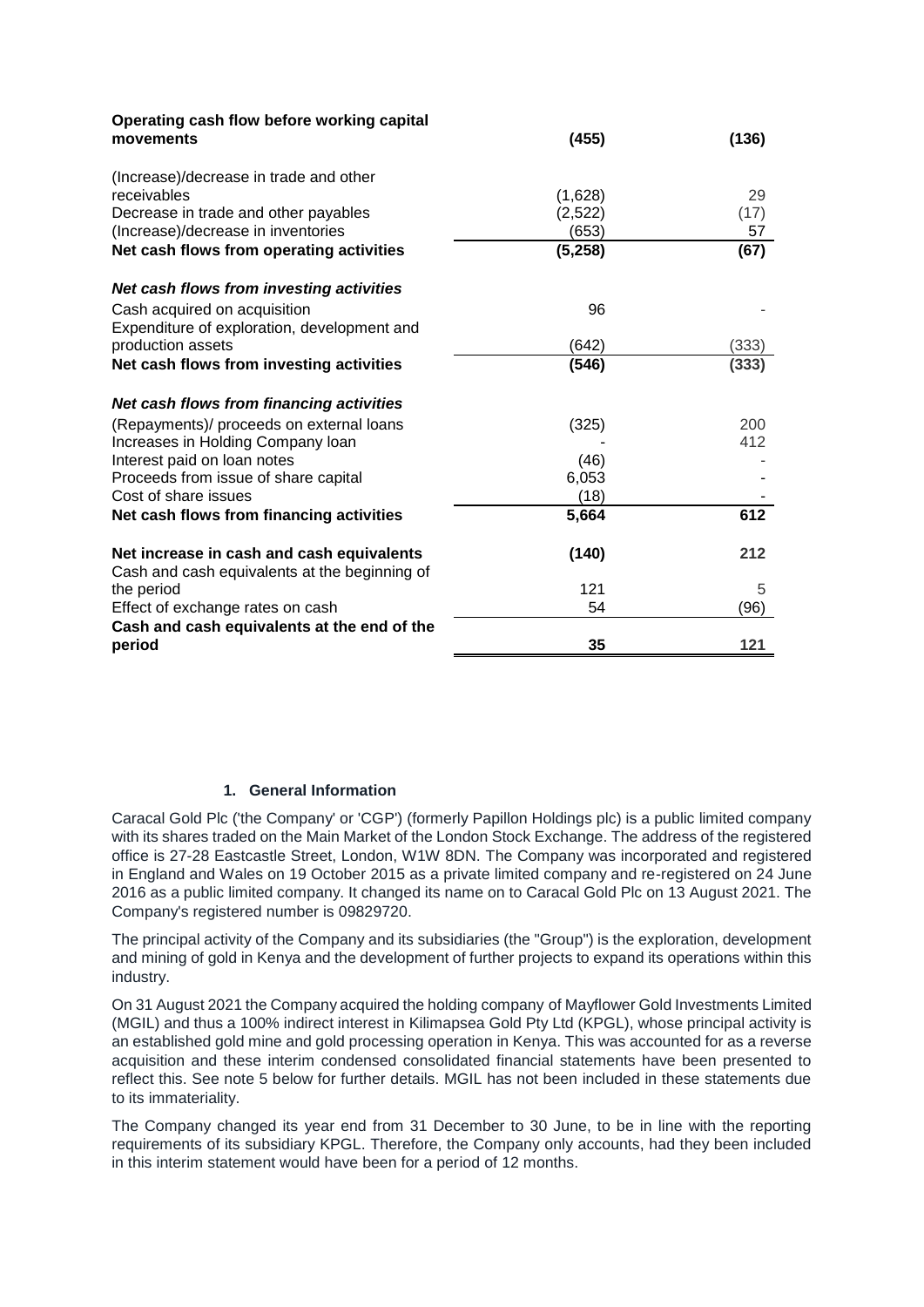These interim condensed consolidated financial statements were approved for issue by the Board of directors on 29 April 2022.

The Company's auditors have not reviewed these interim condensed consolidated financial statements.

### **2. Basis of preparation**

On 31 December 2020, IFRS as adopted by the European Union at that date was brought into UK law and became UK-adopted International Accounting Standards, with future changes being subject to endorsement by the UK Endorsement Board. Caracal Gold Plc transitioned to UK-adopted International Accounting Standards in its consolidated financial statements on 1 January 2021. This change constitutes a change in accounting framework. However, there is no impact on recognition, measurement or disclosure in the period reported as a result of the change in framework. This condensed consolidated interim financial report for the interim period ended 31 December 2021 has been prepared in accordance with the UK-adopted International Accounting Standard 34, 'Interim Financial Reporting' and the Disclosure Guidance and Transparency Rules sourcebook of the United Kingdom's Financial Conduct Authority.

This interim financial report does not include all the notes of the type normally included in an annual financial report. Accordingly, this report should be read in conjunction with the financial statements for the year ended 31 December 2020, which has been prepared in accordance with both "International Accounting Standards in conformity with the requirements of the Companies Act 2006" and "International Financial Reporting Standards adopted pursuant to Regulation (EC) No 1606/2002 as it applies in the European Union", any public announcements made by Caracal Gold Plc during the interim reporting period and the Prospectus for the "Proposed Acquisition of Kilimapesa Gold Mines" dated 19<sup>th</sup> July 2021, which include the financial statements for KPGL for the year ended 30 June 2020

The interim financial statements present the results for the Group for the 12 months ended 31 December 2021. The profit and loss and cashflow comparative periods are for the period from 1 July 2020 to 31 December 2020 and the balance sheet is for the period ended 30 June 2021. These are extracted from the 2021 audited financial statements of Kilimipesa Gold Pty Limited ("KPGL") and the interim statements as contained within the Admission Prospectus. The independent auditor's report, as prepared by the subsidiary auditors Moore JVB LLP, on these 2021 financial statements was not qualified.

No taxation charge has arisen for the period and the Directors have not declared an interim dividend.

Copies of the interim report can be found on the Company's website at [www.caracalgold.com](http://www.caracalgold.com/)

The financial information has been prepared under the historical cost convention, as modified by the accounting standard for financial instruments at fair value.

#### The business is not considered to be seasonal in nature.

The accounting policies applied by the Group in these interim condensed consolidated financial statements are the same as those applied by the Company in its audited financial statements for the period ended 31 December 2020 and in the Financial Information of the Group as set out in the Prospectus for the "Proposed Acquisition of Kilimapesa Gold Mines" dated 19th July 2021, except as detailed below in note 3. There were no new or amended accounting standards adopted or introduced that required the Group to change its accounting policies. The directors also considered the impact of standards issued but not yet applied by the Group and do not consider that there will be a material impact of transition on the financial statements.

#### **Going concern**

The interim condensed consolidated financial statements have been prepared on a going concern basis. The Group's assets are not currently generating substantial revenues and therefore an operating loss has been reported. An operating loss is expected in the 12 months subsequent to the date of these financial statements. As a result the Group will need to raise funding to provide additional working capital within the next 12 months. The ability of the Group to meet its projected expenditure is dependent on these further equity injections and / or the raising of cash through bank loans or other debt instruments. These conditions necessarily indicate that a material uncertainty exists that may cast significant doubt over the Group's ability to continue as a going concern and therefore their ability to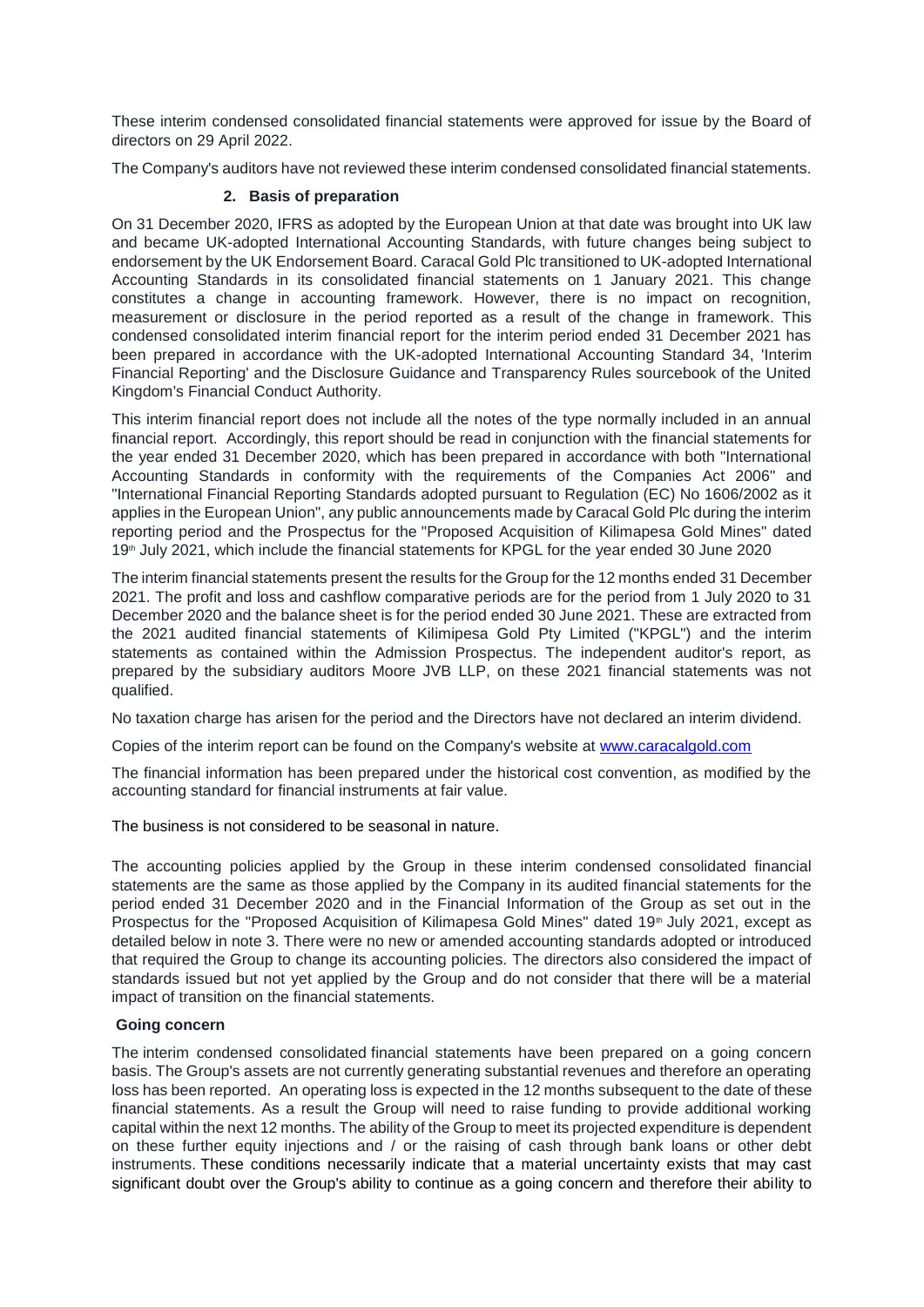realise their assets and discharge their liabilities in the normal course of business. Whilst acknowledging this material uncertainty, the directors remain confident of raising finance and therefore, the directors consider it appropriate to prepare the interim condensed consolidated financial statements on a going concern basis. The interim condensed consolidated financial statements do not include the adjustments that would result if the Group were unable to continue as a going concern.

# **3. New Group Accounting Policies**

# **3.1 Basis of consolidation**

Subsidiaries are all entities (including structured entities) over which the Group has control. The Group controls an entity when the Group is exposed to, or has rights to, variable returns from its involvement with the entity and has the ability to affect those returns through its power over the entity. Subsidiaries are fully consolidated from the date on which control is transferred to the Group. They are deconsolidated from the date that control ceases. Please refer to note 5 for information on the consolidation of KPGL and the application of the reverse acquisition accounting principles.

The Group applies the acquisition method to account for business combinations. (There was an exception to this for the acquisition of KPGL as discussed in note 5 below). The consideration transferred for the acquisition of a subsidiary is the fair values of the assets transferred, the liabilities incurred to the former owners of the acquiree and the equity interests issued by the group. The consideration transferred includes the fair value of any asset or liability resulting from a contingent consideration arrangement. Identifiable assets acquired and liabilities and contingent liabilities assumed in a business combination are measured initially at their fair values at the acquisition date. The group recognises any non-controlling interest in the acquire on an acquisition-by-acquisition basis, either at fair value or at the non-controlling interest's proportionate share of the recognised amounts of acquiree's identifiable net assets.

Acquisition-related costs are expensed as incurred.

Any contingent consideration to be transferred by the Group is recognised at fair value at the acquisition date. Subsequent changes to the fair value of the contingent consideration that is deemed to be an asset or liability is recognised either in profit or loss or as a change to other comprehensive income. Contingent consideration that is classified as equity is not re-measured, and its subsequent settlement is accounted for within equity.

Inter-company transactions, balances and unrealised gains on transactions between group companies are eliminated. Unrealised losses are also eliminated.

# **3.2 Foreign currency translation**

# (i) Functional and presentation currency

Items included in the individual financial statements of each of the Group's entities are measured using the currency of the primary economic environment in which the entity operates ('the functional currency'). The Group has chosen to present its condensed consolidated interim financial statements in Pounds Sterling  $(E)$ , as the Directors believe it is a more convenient presentational currency for users of the consolidated financial statements and presented to the nearest £'000. The individual financial statements of each of the Company's wholly owned subsidiaries are prepared in the currency of the primary economic environment in which it operates (its functional currency). The functional currency of KPGL, is Kenyan Shillings (KSH) as this is the currency that mainly influences labour, material and other costs of providing services. IAS 21 The Effects of Changes in Foreign Exchange Rates requires that assets and liabilities be translated using the exchange rate at period end, and income, expenses and cash flow items are translated using the rate that approximates the exchange rates at the dates of the transactions (i.e. the average rate for the period).

# (ii) Transactions and balances

Transactions denominated in a foreign currency are translated into the functional currency at the exchange rate at the date of the transaction. Assets and liabilities in foreign currencies are translated to the functional currency at rates of exchange ruling at the balance sheet date. Gains or losses arising from settlement of transactions and from translation at period-end exchange rates of monetary assets and liabilities denominated in foreign currencies are recognised in the income statement for the period.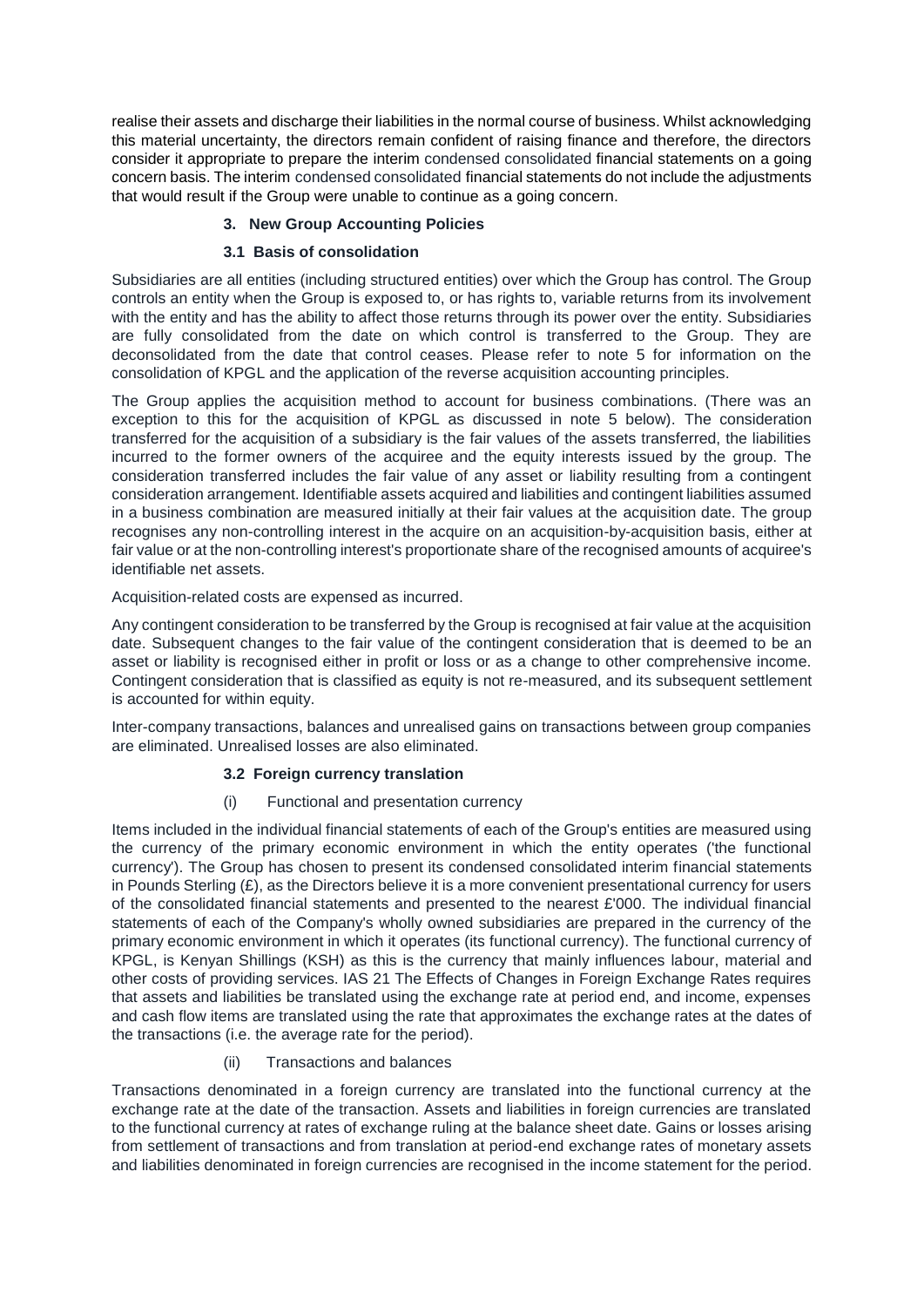### (iii) Group companies

The results and financial position of all the Group entities that have a functional currency different from the presentation currency are translated into the presentation currency as follows:

- assets and liabilities for each balance sheet presented are translated at the closing rate at the date of the balance sheet;
- income and expenses for each income statement are translated at the average exchange rate; and
- all resulting exchange differences are recognised as a separate component of equity.

On consolidation, exchange differences arising from the translation of the net investment in foreign operations are taken to shareholders' equity. When a foreign operation is partially disposed or sold, exchange differences that were recorded in equity are recognised in the income statement as part of the gain or loss on sale.

## **3.3 Segment reporting**

Operating segments are reported in a manner consistent with the internal reporting provided to the chief operating decision makers. The chief operating decision maker, who are responsible for allocating resources and assessing performance of the operating segments, has been identified as the executive Board of Directors.

## **3.4 Share based payments**

The Group issued warrants in the period which were accounted for as equity settled share based payment transactions with employees. The fair value of the employees services received in exchange for these warrants is recognised as an expense in the profit and loss account with a corresponding increase in equity in the Share-based payment reserve. As there are no vesting conditions for these warrants the expense was recognised immediately and will not be subsequently revisited. Fair value is determined using Black-Scholes option pricing models.

The Group has also adopted an incentive plan to issue its management Performance Shares based on non-market based performance conditions. These are valued by management using the fair value of the equity instrument expected to be received and a judgement of the likelihood for these conditions to be met. At the end of each reporting period, the Group revises its estimate of the number of shares that are expected to be awarded.

Where equity instruments are granted to persons other than employees, the statement of comprehensive income is charged with the fair value of the goods and services received.

# **4. Critical Estimate and Judgements**

The preparation of interim financial statements requires management to make judgements, estimates and assumptions that affect the application of accounting policies and the reported amounts of assets and liabilities, income and expense. Actual results might differ from these estimates.

In preparing these condensed interim financial statements, the significant judgements made by management in applying the Group's accounting policies and the key sources of estimation uncertainty were the same as those that applied to the financial statements of Caracal Gold Plc for the year ended 31 December 2021 and those relating to KPGL are contained within the Prospectus, except as set out below.

## *Warrants and share-based payment*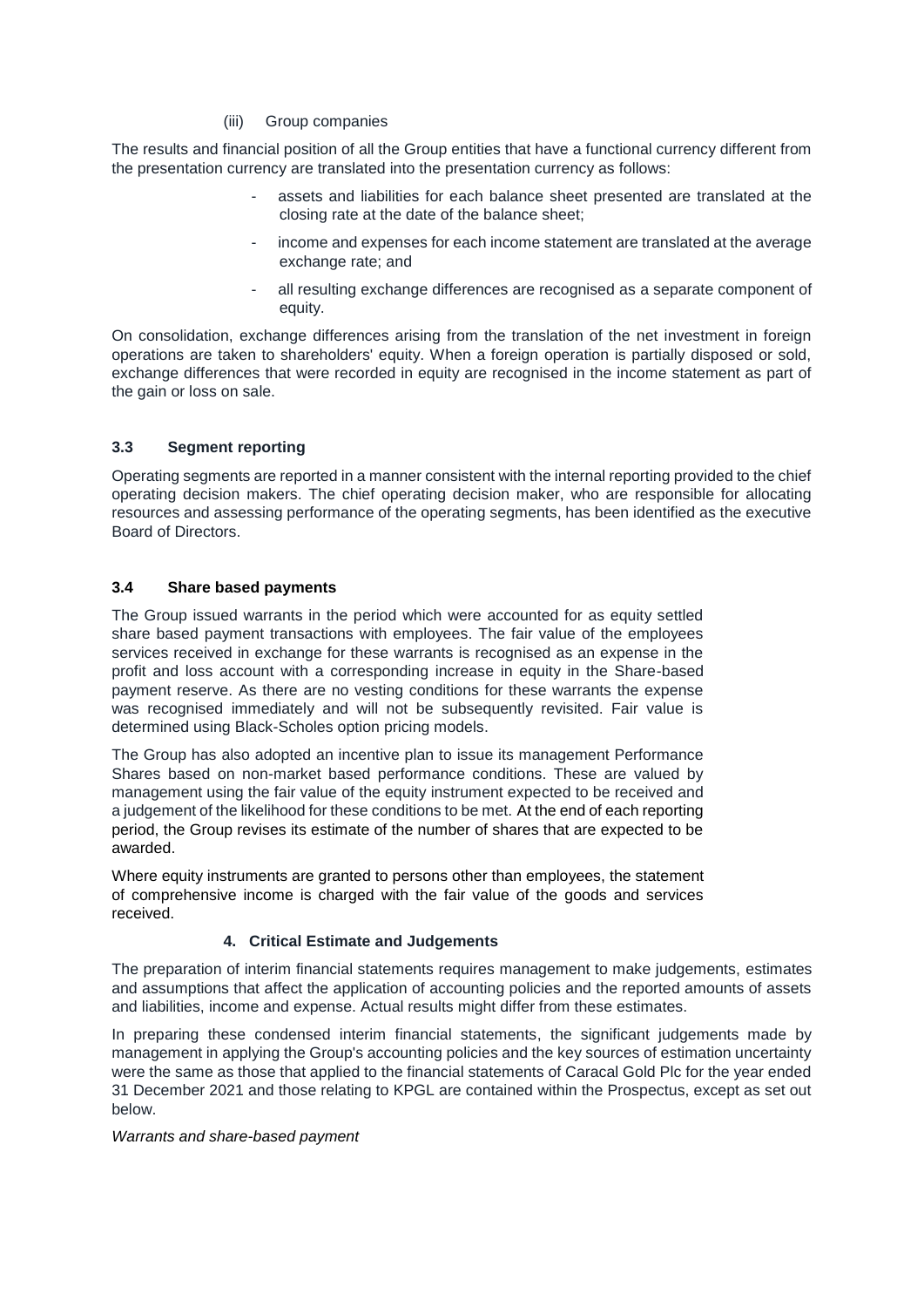Warrants and share-based payments issued by the Group relate to the CGP Performance Incentive Plans as set out in the Prospectus. The grant date fair value of such warrants is calculated using a Black-Scholes model whose input assumptions are derived from market and other internal estimates.

The key estimates include volatility rates and the expected life of the warrants, together with the likelihood of non-market performance conditions being achieved. (See note 12)

#### *Reverse Acquisition accounting*

The Reverse Acquisition accounting involves a fair value estimation of the shares deemed to have been issued by the KPGL shareholders to acquire CGP and judgements are made to consider the accounting treatment for this type of acquisition. (See note 5)

### **5. Reverse Acquisition**

On 31 August 2021, the Company acquired through an issue of 428,846,154 Consideration shares the entire share capital of MGIL and thus a 100% indirect interest in Kilimapsea Gold Pty Ltd (KPGL), whose principal activity is an established gold mine and gold processing operation in Kenya. (On 2 November 2021, 32,867,800 further consideration shares were issued in lieu of an outstanding cash payment of \$450,000 to GMRL.)

Although the transaction resulted in KPGL becoming a wholly owned subsidiary of the Company, the transaction constitutes a reverse acquisition as in substance, it has resulted in a fundamental change in the business of the Company and the executive management of KPGL were given the right to appoint two executive directors, one non-executive director and a non-executive chairman to the Company's board of directors, with the Company reserving the right to appoint two non-executive directors. Thus the executive management of KPGL effectively became the controlling executive management of the Company.

The shareholders of KPGL acquired a controlling interest in the Company, before further share issues to reduce debt and raise cash diluted their ownership to 29.61%. The transaction has therefore been accounted for as a reverse acquisition. As the Company's activities prior to the acquisition were purely the maintenance of the Main Market LSE Listing, acquiring KPGL and raising equity finance to provide the required funding for the operations of the acquisition the Directors did not consider this to meet the definition of a business in accordance with IFRS 3.

Accordingly, this reverse acquisition does not constitute a business combination. Although, the reverse acquisition is not a business combination, the Company has become a legal parent and is required to apply IFRS 10 and prepare consolidated financial statements. The Directors have prepared these financial statements using the reverse acquisition methodology, but rather than recognising goodwill, the difference between the equity value given up by the KPGL shareholders and the share of the fair value of net assets gained by the KPGL shareholders is charged to the statement of comprehensive income as a share-based payment on reverse acquisition, and represents in substance the cost of acquiring a Main Market LSE listing.

In accordance with reverse acquisition accounting principles, these interim condensed consolidated financial statements represent a continuation of the consolidated statements of MGIL and its subsidiaries and include:

- The assets and liabilities of MGIL and its subsidiaries at their pre-acquisition carrying value amounts and the results for both periods; and
- The assets and liabilities of the Company as at 31 August 2021 and its results from the date of the reverse acquisition (31 August 2021) to 31 December 2021.

On 31 August 2021, the Company issued 428,846,154 ordinary shares to acquire the entire share capital of MGIL and thus indirectly KPGL. On the same date, the Company was readmitted to the Main Market of the LSE, after completing its second Placing round with a placing share price of £0.01 and therefore the Company has valued the investment in KPGL at £4,288,000.

Because the legal subsidiary, KPGL, was treated on consolidation as the accounting acquirer and the legal Parent Company, CGP, was treated as the accounting subsidiary, the fair value of the shares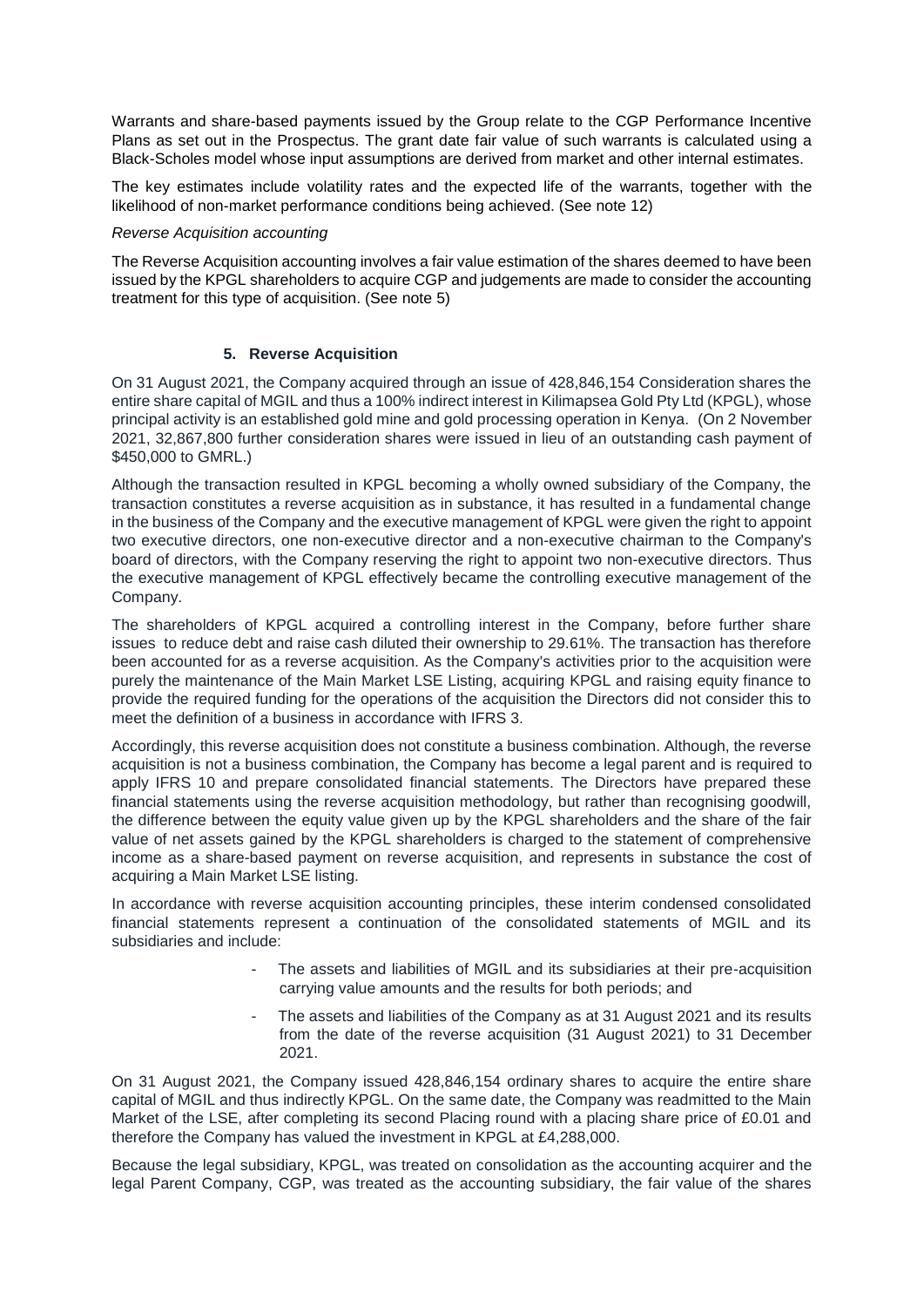deemed to have been issued by KPGL was calculated at £1,138,413 based on an assessment of the purchase consideration for a 100% holding of CGP of 132,400,000 shares at a weighted average placing price of £0.0086 per share.

The fair value of the net assets of CGP at acquisition was as follows:

|                           | £'000    |
|---------------------------|----------|
| Cash and cash equivalents | 96       |
| Other assets              |          |
| Liabilities               | (2,357)  |
| <b>Net Liabilities</b>    | (2, 254) |

The difference between the deemed cost  $(E1,138,000)$  and the fair value of the net liabilities assumed per above of £2,254,000 resulted in £3,393,000 being expensed within "reverse acquisition expenses" in accordance with IFRS 2, Share Based Payments, reflecting the economic cost to KPGL shareholders of acquiring a quoted entity.

The reverse acquisition reserve which arose from the reverse takeover is made up as follows:

|                                                    | £'000   |
|----------------------------------------------------|---------|
| Pre-acquisition equity <sup>1</sup>                | (2,989) |
| KPGL share capital at acquisition <sup>2</sup>     | 4.430   |
| Investment in KPGL <sup>3</sup>                    | (4,618) |
| Loan assigned from GMR on acquisition <sup>4</sup> | 8.169   |
| Reverse acquisition expense <sup>5</sup>           | 3.393   |
|                                                    | 8.385   |

- 1. Recognition of pre-acquisition equity of CGP as at 31 August 2021.
- 2. KPGL had issued share capital and share premium of £4,430,000. As these financial statements present the capital structure of the legal parent entity, the equity of KPGL is eliminated.
- 3. The value of the shares issued by the Company in exchange for the entire share capital of KPGL. The above entry is required to eliminate the balance sheet impact of this transaction.
- 4. The Loan held between GMR and KPGL was assigned to MGIL and therefore is eliminated as part of the Reverse Acquisition.
- 5. The reverse acquisition expense represents the difference between the value of the equity issued by the Company, and the deemed consideration given by KPGL to acquire the Company.

For the purposes of the current period of reporting, the values related to the transaction accounting are considered provisional. These fair values will be finalised within a period of twelve months from the reverse acquisition date.

## **6. Segment Reporting**

For the purpose of IFRS 8, the Chief Operating Decision Maker "CODM" takes the form of the board of directors. The directors are of the opinion that the business of the Group focused on two reportable segments as follows:

- Head office, corporate and administrative, including parent company activities of raising finance and seeking new investment opportunities, all based in the UK and
- **<b>Gold** mining operations, all based in Kenya.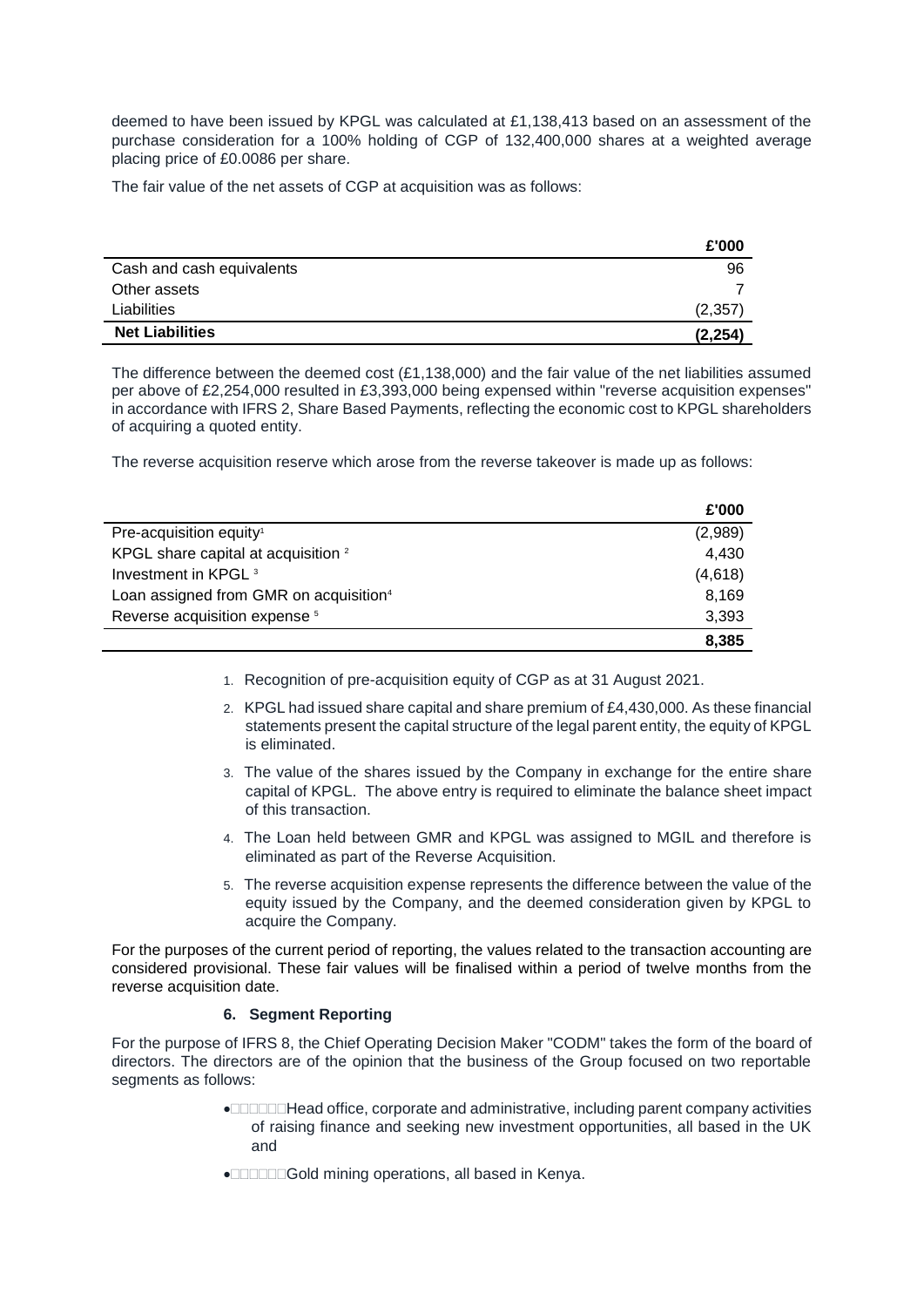The geographical information is the same as the operational segmental information shown below.

| Interim period ending 31 December<br>2021 | <b>United</b><br>Kingdom<br>£'000 | Kenya<br>£'000 | £'000    |
|-------------------------------------------|-----------------------------------|----------------|----------|
| Revenue                                   |                                   | 4,433          | 4,433    |
| Cost of sales                             |                                   | (5,630)        | (5,630)  |
| Gross Profit                              |                                   | (1, 197)       | (1, 197) |
| Operating expenses                        | (1,723)                           | (1, 314)       | (3,037)  |
| <b>Operating Loss</b>                     | (1,723)                           | (2,511)        | (4,234)  |
| Share-based payment                       | (669)                             |                | (669)    |
| Finance and similar charges               |                                   | (116)          | (116)    |
| Reverse acquisition expenses              | (3, 393)                          |                | (3, 393) |
| Loss before and after tax                 | (5,785)                           | (2,627)        | (8, 412) |
| <b>Net Assets</b>                         |                                   |                |          |
| Assets:                                   | 1,724                             | 5,824          | 7,548    |
| Liabilities                               | (87)                              | (1,398)        | (1,485)  |
| Net assets / (liabilities)                | 1,637                             | 4,426          | 6,063    |

No segmental information has been provided for prior interim period as there was only one segment, being the Operations in Kenya. As such the prior interim financial statements of the segment is the same as that set out in the prior period interim statement of comprehensive income, the statement of financial position, the statement of changes in equity and the statement of cash flows.

# **7. Earnings per share (EPS)**

Basic and diluted loss per share is calculated by dividing the earnings attributable to ordinary shareholders by the weighted average number of ordinary shares outstanding during the period.

In the current period the weighted average number of ordinary shares has only been calculated since the Reverse Acquisition date of 31 August 2021 and the prior period EPS is calculated using the 600,000 shares held by KPGL prior to the acquisition. Therefore these values are not comparable and should not be compared.

|                                               | 12 months ended<br>31 December<br>2021<br>£'000<br>(unaudited) | 6 months<br>ended 31<br><b>December</b><br>2020<br>£'000<br>(unaudited) |
|-----------------------------------------------|----------------------------------------------------------------|-------------------------------------------------------------------------|
| Loss for the period                           | (8, 412)                                                       | (836)                                                                   |
| Weighted average number of shares in<br>issue | 1,563,406,228                                                  | 600,000                                                                 |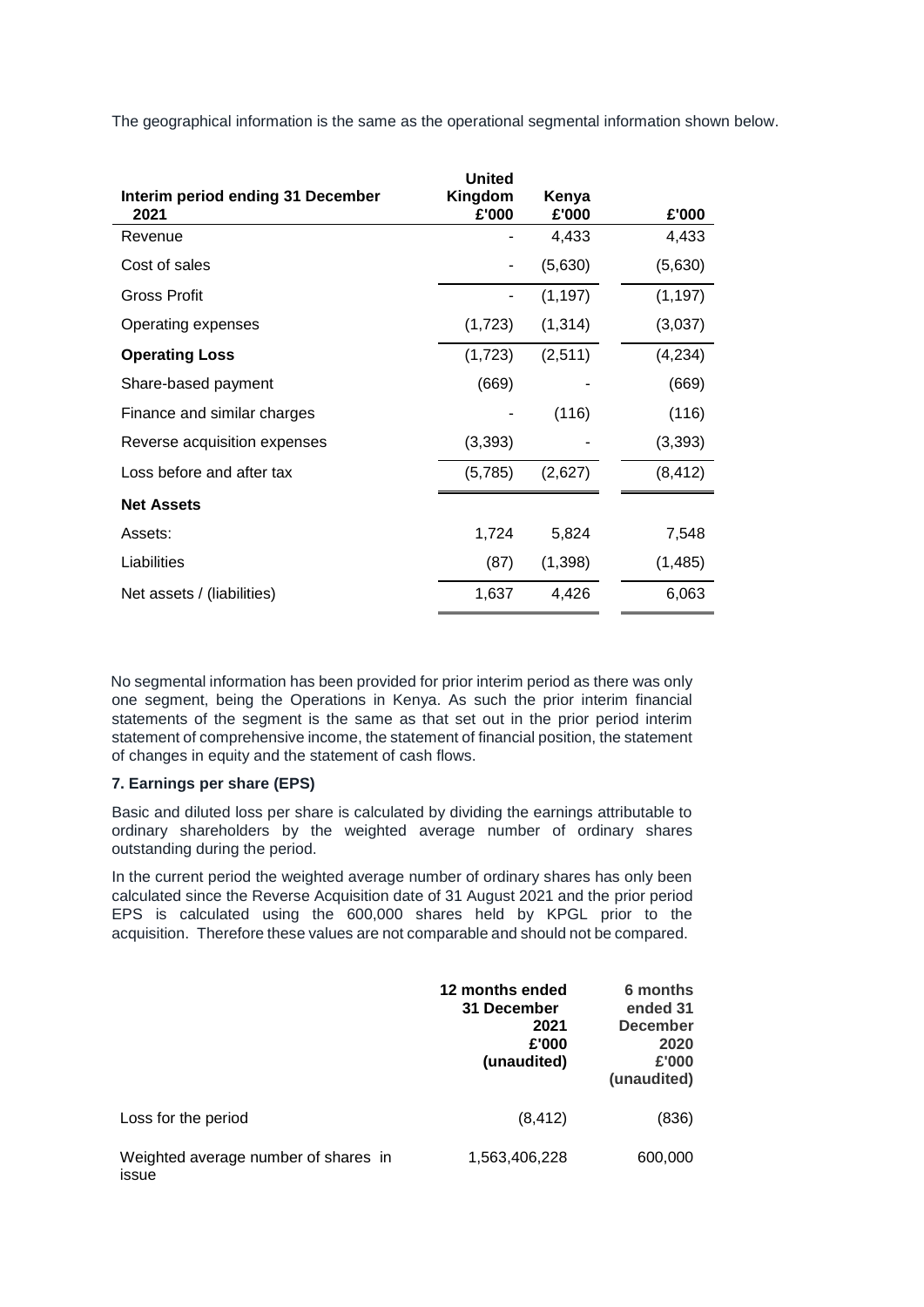| Basic and Diluted earnings per share | (0.54p) | (139.00p) |
|--------------------------------------|---------|-----------|
|--------------------------------------|---------|-----------|

There is no difference between the diluted loss per share and the basic loss per share presented. Share options and warrants could potentially dilute basic earnings per share in the future but were not included in the calculation of diluted earnings per share as they are anti-dilutive for the period presented. See note 12 which provides more detail on the 431,869,263 potentially dilutive shares.

# **8. Property, Plant and Equipment**

|                                      | Land  | <b>Buildings</b> | <b>Plant and</b><br><b>Equipment</b> | <b>Production</b><br><b>Vehicles</b> | <b>Office</b><br><b>Equipment</b> | <b>Total</b> |
|--------------------------------------|-------|------------------|--------------------------------------|--------------------------------------|-----------------------------------|--------------|
|                                      | £'000 | £'000            | £'000                                | £'000                                | £'000                             | £'000        |
| Cost                                 |       |                  |                                      |                                      |                                   |              |
| Balance as at 31                     |       |                  |                                      |                                      |                                   |              |
| December 2020<br>(unaudited)         | 237   | 95               | 3,266                                | 280                                  | 13                                | 3,891        |
| <b>FX</b> effect                     | (3)   | (2)              | (38)                                 | (3)                                  |                                   | (46)         |
| Balance as at 30                     |       |                  |                                      |                                      |                                   |              |
| June 2021<br>(audited)               | 234   | 93               | 3,228                                | 277                                  | 13                                | 3,845        |
| <b>Additions</b>                     |       |                  | 628                                  | $\overline{2}$                       |                                   | 630          |
| <b>FX</b> effect                     | (4)   | (1)              | (63)                                 | (6)                                  |                                   | (74)         |
| <b>Balance as at 31</b>              |       |                  |                                      |                                      |                                   |              |
| December 2021<br>(unaudited)         | 230   | 92               | 3,793                                | 273                                  | 13                                | 4,401        |
| <b>Accumulated</b>                   |       |                  |                                      |                                      |                                   |              |
| <b>Depreciation</b>                  |       |                  |                                      |                                      |                                   |              |
| Balance as at 31                     |       |                  |                                      |                                      |                                   |              |
| December 2020<br>(unaudited)         |       | 38               | 1,310                                | 256                                  | 11                                | 1,615        |
| Depreciation                         |       |                  |                                      |                                      |                                   |              |
| charge                               |       | 10               | 130                                  | 56                                   | $\mathbf{1}$                      | 197          |
| <b>FX</b> effect<br>Balance as at 30 |       | (8)              | (10)                                 | (53)                                 | (1)                               | (72)         |
| June 2021                            |       |                  |                                      |                                      |                                   |              |
| (audited)                            |       | 40               | 1,430                                | 259                                  | 11                                | 1,740        |
| Depreciation<br>charge               |       | $\overline{2}$   | 118                                  | 13                                   |                                   | 133          |
| <b>FX</b> effect                     |       | (1)              | (28)                                 | (5)                                  | 1                                 | (33)         |
| <b>Balance as at 31</b>              |       |                  |                                      |                                      |                                   |              |
| December 2021<br>(unaudited)         |       | 41               | 1,520                                | 267                                  | 12                                | 1,840        |
|                                      |       |                  |                                      |                                      |                                   |              |
| <b>Carrying value</b>                |       |                  |                                      |                                      |                                   |              |
| Balance as at 31                     |       |                  |                                      |                                      |                                   |              |
| December 2020                        |       |                  |                                      |                                      |                                   |              |
| (unaudited)<br>Balance as at 30      | 237   | 57               | 1,956                                | 24                                   | $\overline{2}$                    | 2,276        |
| June 2021                            |       |                  |                                      |                                      |                                   |              |
| (audited)                            | 234   | 53               | 1,798                                | 18                                   | 2                                 | 2,105        |
| Balance as at 31<br>December 2021    |       |                  |                                      |                                      |                                   |              |
| (unaudited)                          | 230   | 51               | 2,273                                | 6                                    | 1                                 | 2,561        |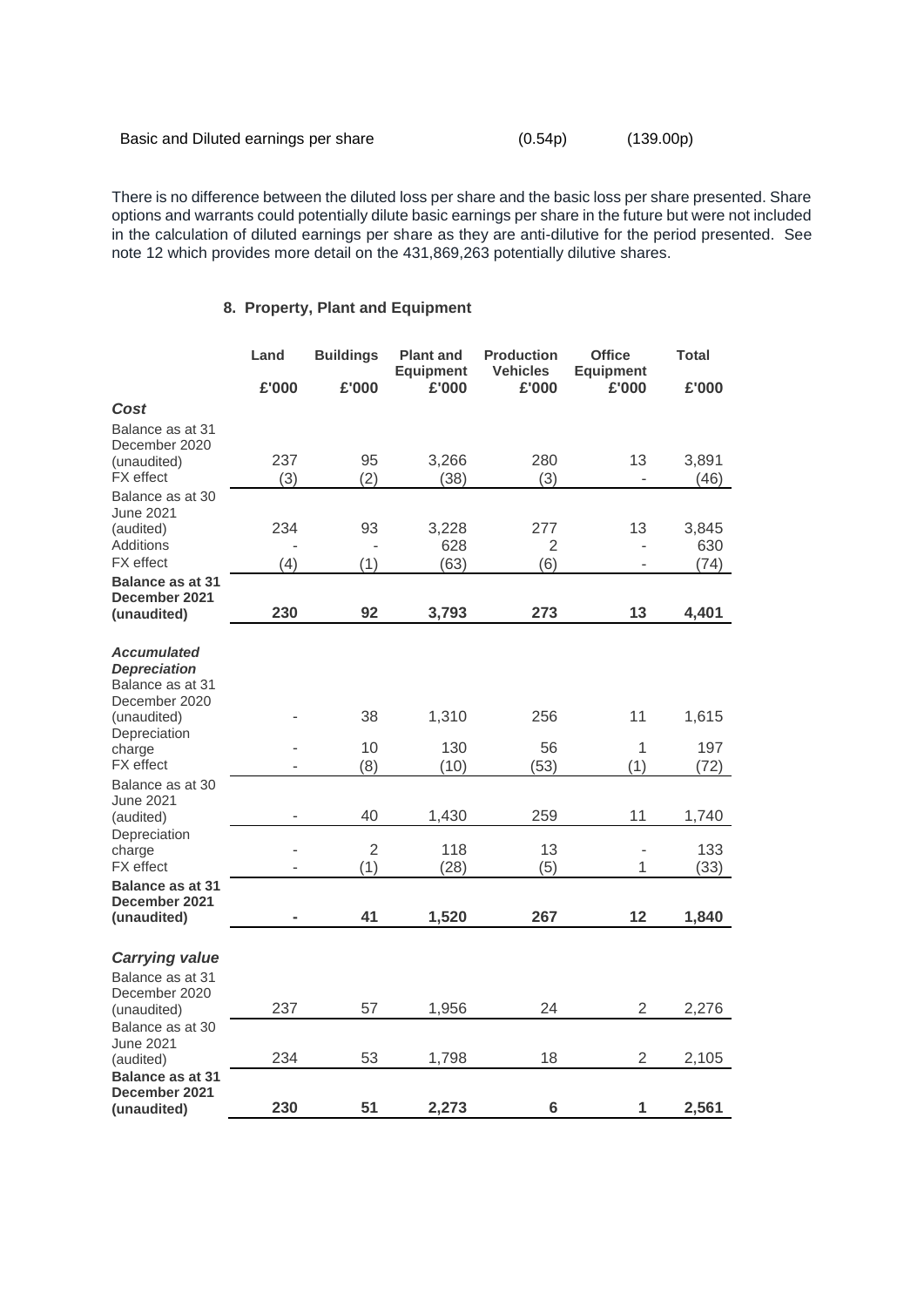# **9. Intangible Assets**

|                                         | Pre-<br>production<br>expenditure | <b>Exploration</b> | <b>Development</b> | <b>Total</b> |
|-----------------------------------------|-----------------------------------|--------------------|--------------------|--------------|
|                                         | £'000                             | £'000              | £'000              | £'000        |
| Cost                                    |                                   |                    |                    |              |
| Balance as at 31 December 2020          |                                   |                    |                    |              |
| (unaudited)                             | 1,589                             | 422                | 896                | 2,907        |
| <b>FX</b> effect                        | (19)                              | (5)                | (11)               | (35)         |
| Balance as at 30 June 2021<br>(audited) | 1,570                             | 417                | 885                | 2,872        |
| Additions                               | 12                                |                    |                    | 12           |
| <b>FX</b> effect                        | (30)                              | (8)                | (17)               | (55)         |
| Balance as at 31 December 2021          |                                   |                    |                    |              |
| (unaudited)                             | 1,552                             | 409                | 868                | 2,829        |
|                                         |                                   |                    |                    |              |
| <b>Accumulated Depreciation</b>         |                                   |                    |                    |              |
| Balance as at 31 December 2020          |                                   |                    |                    |              |
| (unaudited)                             | 1,036                             | 292                | 418                | 1,746        |
| Depreciation charge                     | 162                               | 14                 | 36                 | 212          |
| <b>FX</b> effect                        | (99)                              | (27)               | (39)               | (165)        |
| Balance as at 30 June 2021<br>(audited) | 1,099                             | 279                | 415                | 1,793        |
| Depreciation charge                     | 78                                | 6                  | 17                 | 101          |
| <b>FX</b> effect                        | (22)                              | (5)                | (9)                | (36)         |
| Balance as at 31 December 2021          |                                   |                    |                    |              |
| (unaudited)                             | 1,155                             | 280                | 423                | 1,858        |
|                                         |                                   |                    |                    |              |
| <b>Carrying value</b>                   |                                   |                    |                    |              |
| Balance as at 31 December 2020          |                                   |                    |                    |              |
| (unaudited)                             | 553                               | 130                | 478                | 1,161        |
| Balance as at 30 June 2021<br>(audited) | 471                               | 138                | 470                | 1,079        |
| Balance as at 31 December 2021          | 397                               | 129                | 445                | 971          |
| (unaudited)                             |                                   |                    |                    |              |

# **10. Inventories**

|                                       | As at<br>31 December<br>2021<br>£'000<br>(unaudited) | As at<br>30 June 2021<br>£'000<br>(audited) |
|---------------------------------------|------------------------------------------------------|---------------------------------------------|
| Consumable stores                     | 102                                                  | 365                                         |
| Raw materials                         | 281                                                  | 100                                         |
| <b>Broken Ore</b>                     | 296                                                  | 9                                           |
| Precious metal on hand and in process | 553                                                  | 75                                          |
|                                       | 1,232                                                | 549                                         |

# **11. Share Capital**

| Group |                            | Ordinary Share Share Total    |       |
|-------|----------------------------|-------------------------------|-------|
|       |                            | <b>Shares Capital Premium</b> | £'000 |
|       | $(number)$ $\epsilon$ '000 | £'000                         |       |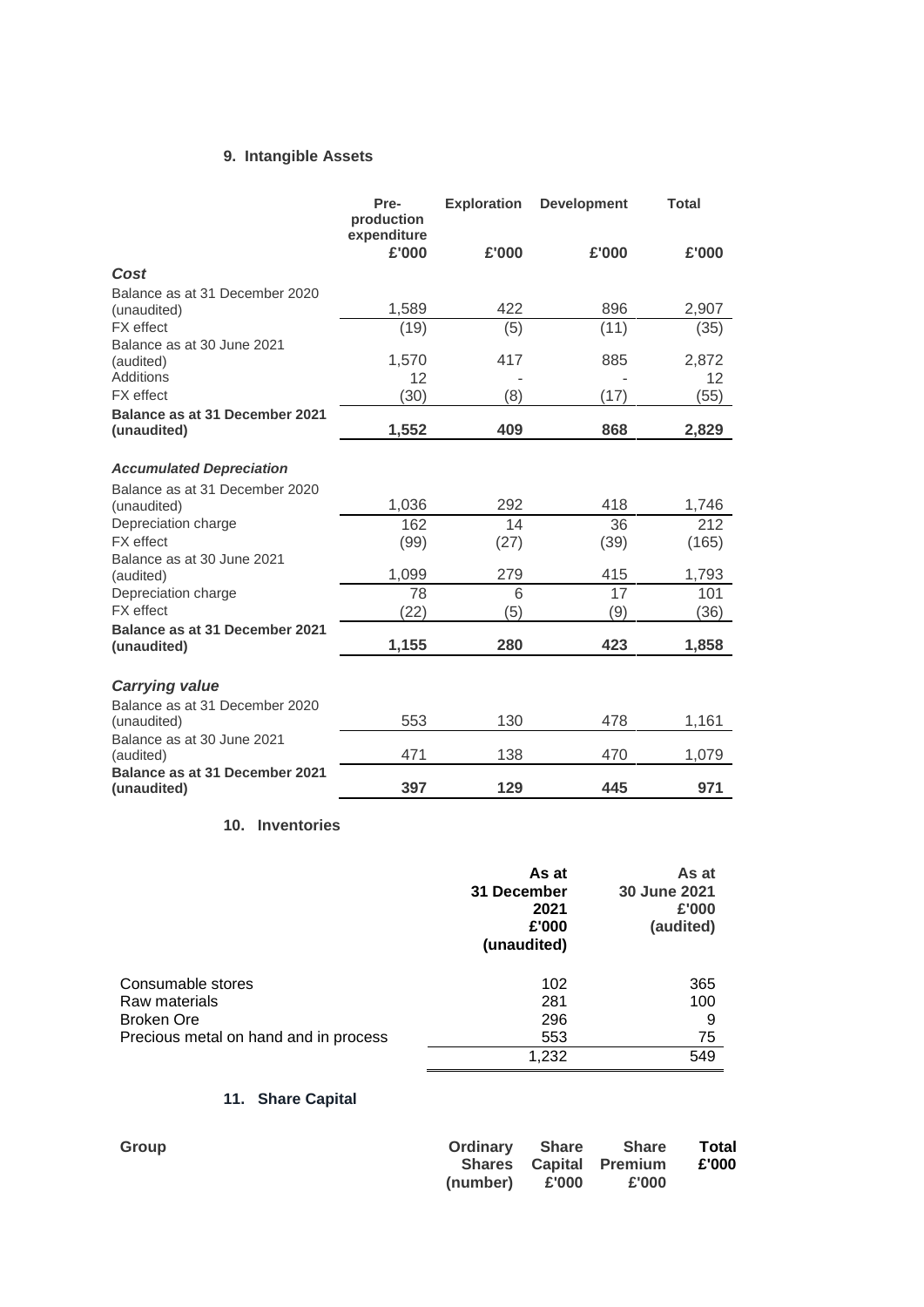| At 31 December 2020 and 30 June<br>2021                                                                       | 600,000       | 4,430    |              | 4,430        |
|---------------------------------------------------------------------------------------------------------------|---------------|----------|--------------|--------------|
| Transactions dated 31 August 2021:                                                                            |               |          |              |              |
| Transfer of capital of KPGL to Reverse<br><b>Acquisition Reserve</b><br>Issued share capital of CGP at        | (600,000)     | (4, 430) |              | (4, 430)     |
| acquisition<br>Issue of shares for acquisition of                                                             | 132,400,000   | 132      | 602          | 734          |
| subsidiary                                                                                                    | 428,846,154   | 429      | 3,860        | 4,289        |
| Issue of shares at placing price £0.0075                                                                      | 358,251,276   | 358      | 2,329        | 2,687        |
| Issue of shares at placing price £0.001                                                                       | 280,700,000   | 281      | 2,526        | 2,807        |
| Issue of Equity-for-Debt shares                                                                               | 107,753,800   | 108      | 969          | 1,077        |
| Issue of Convertible Debt shares                                                                              | 51,050,000    | 51       | 460          | 511          |
| Issue of shares in lieu of settlement of<br>fees                                                              | 89,424,425    | 89       | 805          | 894          |
|                                                                                                               | 1,448,425,655 |          |              |              |
| Issue of additional placing shares<br>£0.001 on 20 September 2021<br>Issue of shares in lieu of settlement of | 30,897,834    | 31       | 278          | 309          |
| fees on 20 September 2021<br>Issue of shares for acquisition of                                               | 48,530,000    | 48       | 456          | 504          |
| subsidiary (to GMRL \$450,000)<br>Issue of shares in lieu of settlement of                                    | 32,867,800    | 33       | 296          | 329          |
| fees on 4 November 2021<br>Issue of shares at placing price of 1.25p                                          | 14,608,709    | 15       | 136          | 151          |
| on 2 December 2021<br>Issue of shares at placing price of 1.25p                                               | 40,000,000    | 40       | 460          | 500          |
| on 27 December 2021<br>Cost of share issue                                                                    | 24,000,000    | 24       | 276<br>(414) | 300<br>(414) |
|                                                                                                               |               |          |              |              |
| As at 31 December 2021                                                                                        | 1,639,329,998 | 1,639    | 13,039       | 14,678       |

The issued capital of the Group for the period to 31 August 2021 is that of KPGL which had 600,000 shares in issue of 1,000 Kenyan Shillings (KSH) each.

Upon completion of the acquisition the share capital of KPGL was transferred to the Reverse Acquisition Reserve (see note 5) and the share capital of CGP was brought to account. The shares were all of par value £0.001.

# **12. Warrants and share-based payments**

The Group has issued the following warrants:

| <b>Date</b><br>οf | <b>Reason for issue</b>      | No. of<br>warrants | <b>Exercise</b><br>price pence | <b>Expiry</b><br>date |
|-------------------|------------------------------|--------------------|--------------------------------|-----------------------|
| <b>Issue</b>      |                              |                    | per share                      |                       |
| 24.06.2016        | Founder warrants             | 20,000,000         | 0.004p                         | 24.06.2023            |
| 24.06.2016        | Placing (2016) warrants      | 41,200,000         | 0.004p                         | 24.06.2022            |
| 01.08.2016        | <b>JIM Nominees Warrants</b> | 10,300,000         | 1.00 <sub>p</sub>              | 24.06.2021            |
| 31.08.2021        | Placing (2020/1) warrants    | 220,669,263        | 2.50 <sub>p</sub>              | 31.12.2022            |
| 31.08.2021        | Management warrants          | 150,000,000        | 1.00p                          | 31.12.2022            |
|                   |                              | 442,169,263        |                                |                       |
|                   | Expired in the period        | (10,300,000)       |                                |                       |
|                   |                              | 431,869,263        |                                |                       |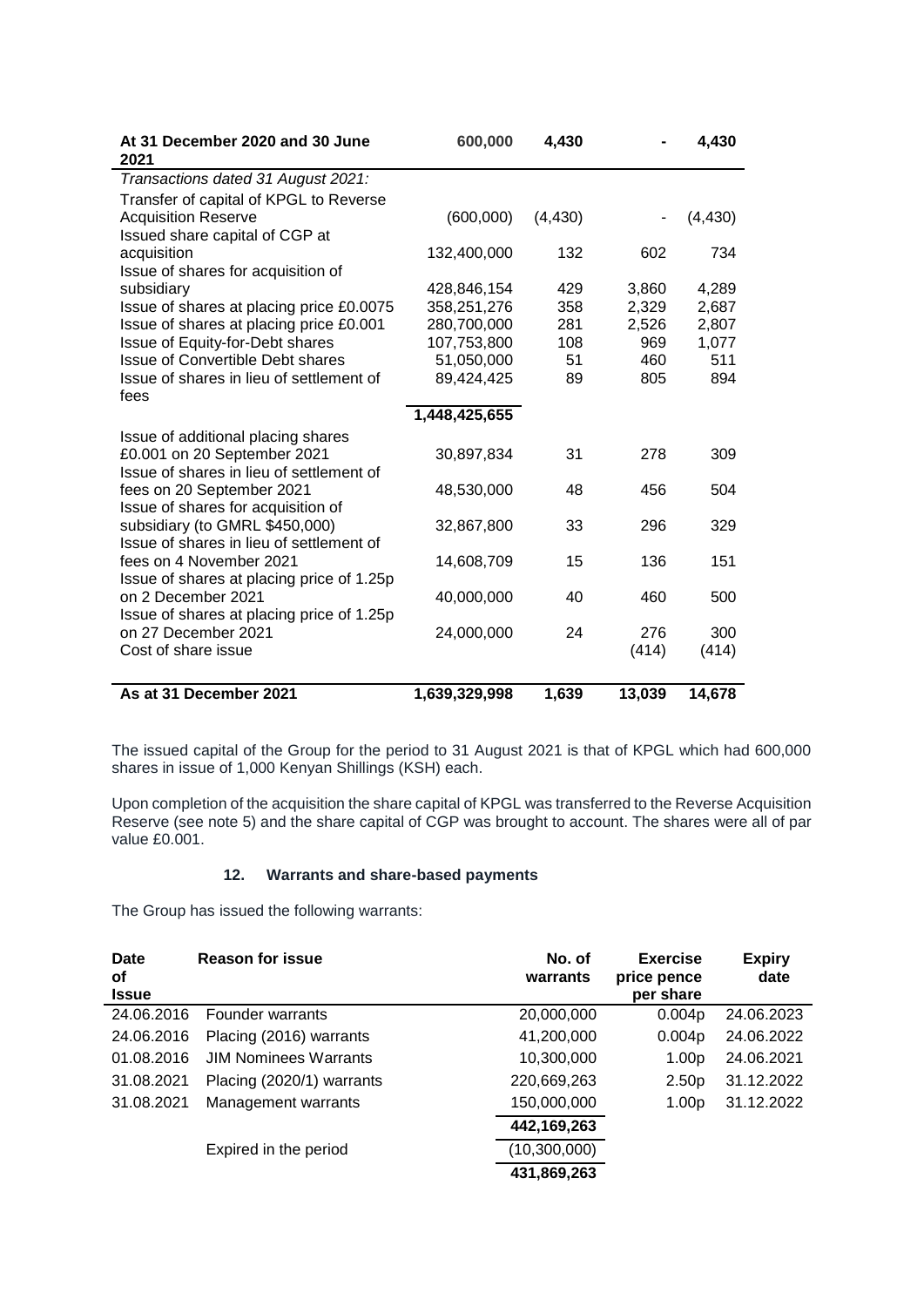The Founder and Placing warrants have been determined as equity instruments under IAS 32 and as such have been issued at nil cost.

The Management warrants are valued in accordance with IFRS 2, as equity settled sharebased payment transactions. £346,000 has been recognised as the fair value of employee compensation. The fair value was calculated using the Black Scholes model with inputs as detailed below:

|                           | Performance warrants |
|---------------------------|----------------------|
| Share price               | 1.0 <sub>p</sub>     |
| Exercise price            | 1.0 <sub>p</sub>     |
| <b>Expected life</b>      | 1.5 years            |
| Volatility                | 25%                  |
| Risk-Free Interest rate   | 1.24%                |
| <b>Expected dividends</b> |                      |

Expected volatility has been based on an evaluation of the historical volatility of similar Company's share prices in the same industry and listed on the same Exchange.

The Company has also adopted an incentive plan to issue its management up to 150,000,000 Performance Shares based on non-market based performance conditions (achieved on volume of gold poured or sold), on an increasing scale and vesting in 5 equal installments.

These will need to be valued by management using the fair value of the equity instrument expected to be received and a judgement of the likelihood for these conditions to be met. This plan is set out in more detail in the Prospectus. A share-based payment charge of £322,000 has been provided in the accounts as at 31 December 2021 to recognise the fair value of employee compensation received on the achievement of the first milestone of 300 ounces of gold being poured or sold in a month.

#### **13. Post balance sheet events**

On 7 February 2022, James Longley and Charles Tatnall resigned as Directors of the Company.

On 27 January 2022, 9,100,000 shares were issued in lieu of fees of £90,000

On 7 February 2022, 30,000,000 warrants were exercised without cash being received by the former directors by way of setoff against all outstanding fees due to them.

On 7 February 2022, 7,500,000 performance shares were issued as the conditions of the incentives had been met.

On 14 February 2022, 177,048,592 placing shares were issued at a price of 0.95 pence per share, The proceeds of this placement were used to fund the capital and working capital costs of the announced Phase 3 Development Plan.

On 17 February 2022, 16,000,000 placing shares were issued at a price of 1.25 pence per share. The proceeds of this placement were used to fund the capital and working capital costs of the announced Phase 3 Development Plan.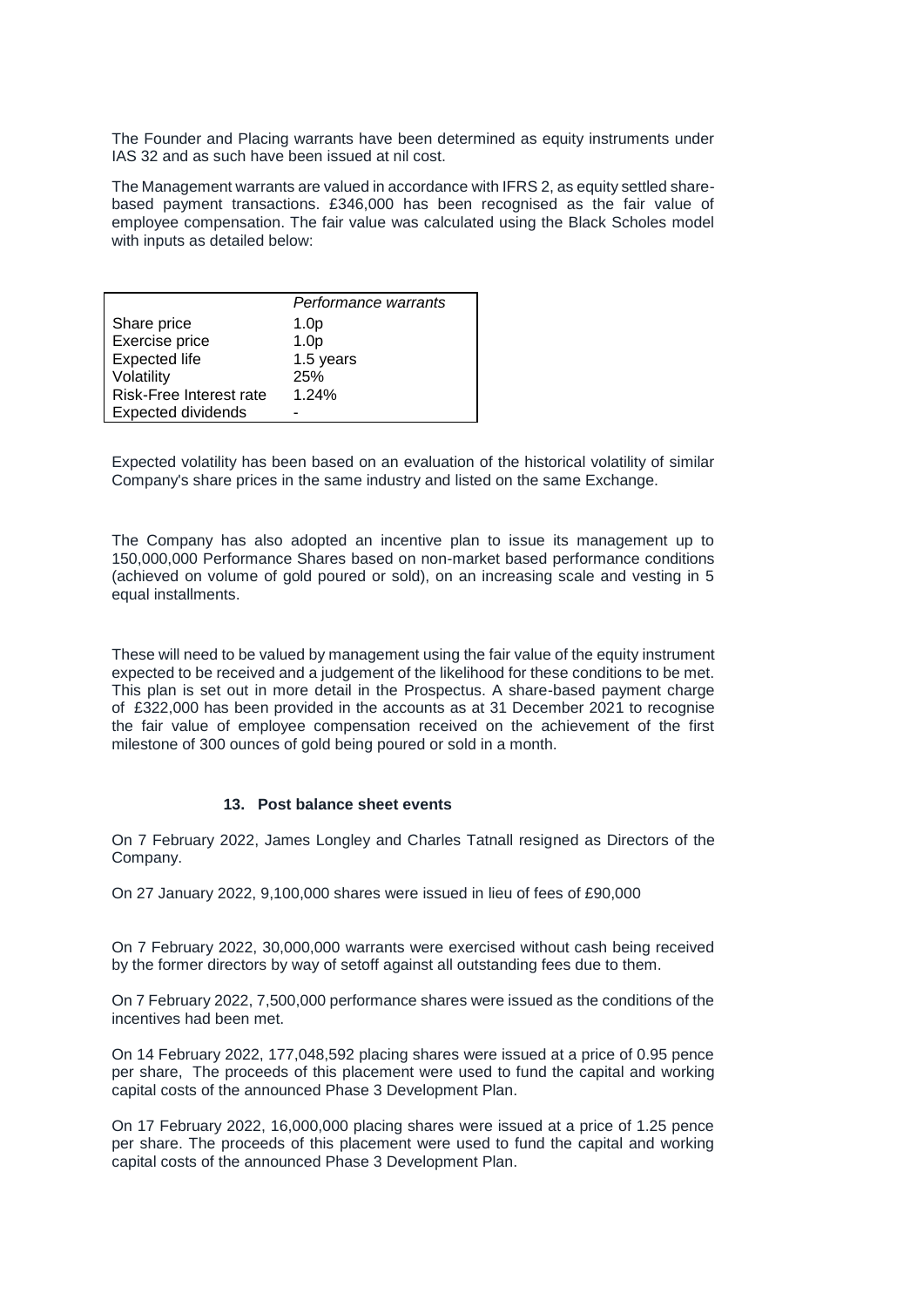#### 14 Related party transactions **As at 31 Dec 2021**

The Directors

| Robbie<br>$\bullet$<br><b>McCRae</b><br>Gerard<br>$\bullet$ $\Box$<br>Green<br><b>James</b><br>$\bullet$ | £60,000<br>£50,000 | Kisbey- |
|----------------------------------------------------------------------------------------------------------|--------------------|---------|
| <b>Longley</b>                                                                                           | £48,000            |         |
| <b>Charles</b><br>$\bullet^-$<br><b>Tatnall</b><br>∣Simon<br>٠                                           | £48,000            | Games-  |
| <b>Thomas</b>                                                                                            | £9,146             |         |

### **15 Statement of directors' responsibilities**

The Directors confirm that the condensed interim financial information has been prepared in accordance with International Accounting Standard 34, 'Interim Financial Reporting', as adopted by the European Union and that the Interim Report includes a fair review of the information required by DTR 4.2.7R and DTR 4.2.8R, namely: an indication of important events that have occurred during the first twelve months and their impact on the condensed interim financial information, and a description of the principal risks and uncertainties for the remaining six months of the financial year; and material related-party transactions in the first twelve months and any material changes in the related-party transactions described in the last Annual Report.

#### **\*\* ENDS \*\***

For further information visit www.caracalgold.com or contact the following:

| <b>Caracal Gold plc</b><br>Robbie McCrae<br>Sheila Boit                                                                                   | info@caracalgold.com                |
|-------------------------------------------------------------------------------------------------------------------------------------------|-------------------------------------|
| <b>VSA Capital Ltd</b><br><b>Financial Adviser and Joint Broker</b><br>Andrew Raca (Corporate Finance)<br>Andrew Monk (Corporate Broking) | +44 203 005 5000                    |
| <b>Clear Capital Markets Limited</b><br>Joint Broker<br>Keith Swann / Jon Critchley                                                       | +44 203 897 0981 / +44 203 869 6086 |
| <b>St Brides Partners Ltd</b><br><b>Financial PR</b><br>Oonagh Reidy / Charlotte Page / Isabelle<br><b>Morris</b>                         | info@stbridespartners.co.uk         |
| DGWA, the German Institute for Asset and                                                                                                  | info@dgwa.org                       |